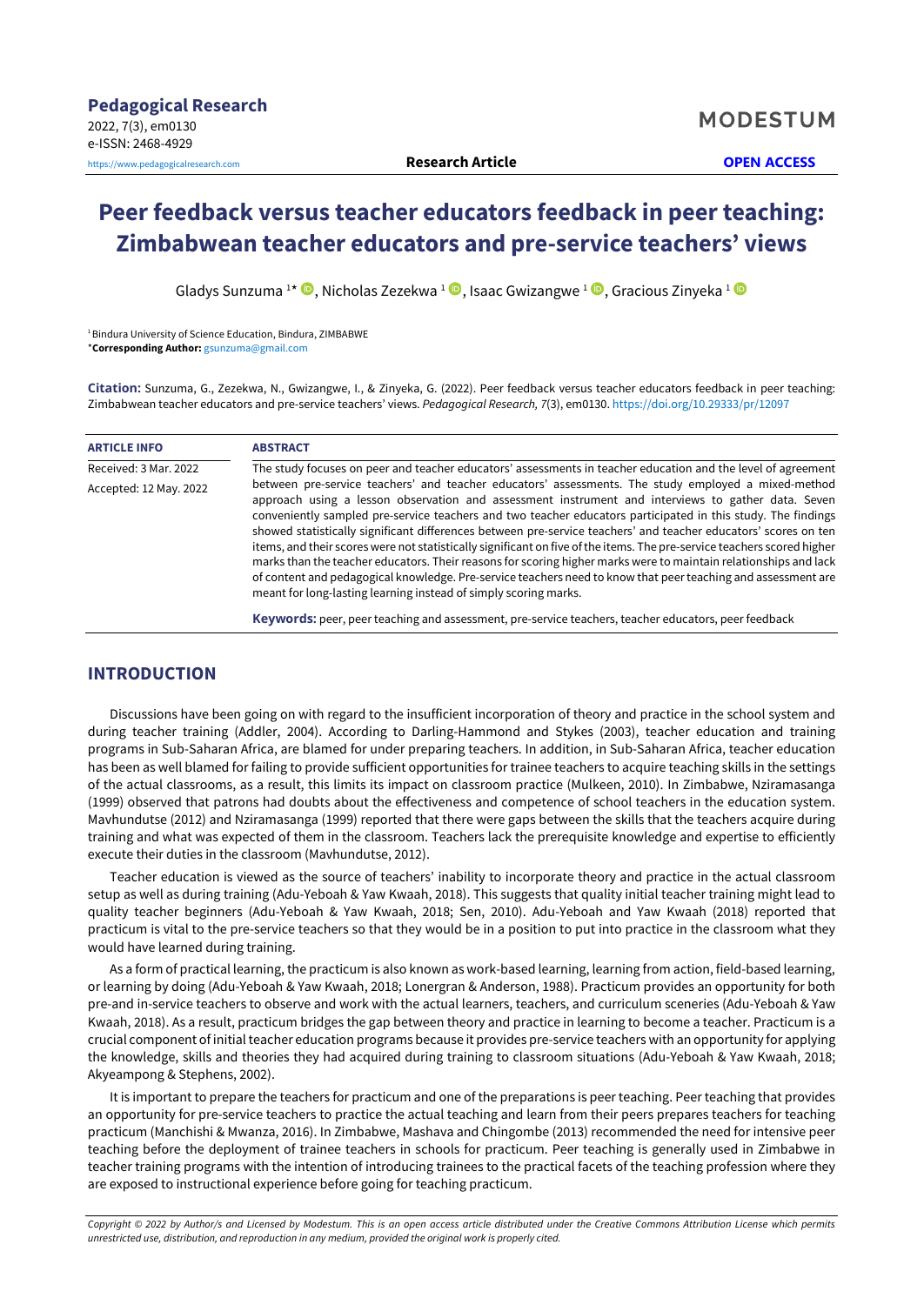Peerteaching helps the trainee teachers to put whatthey would have learned during training into practice. Peerteaching helps pre-service teachers in developing skills in the commencement of learning to teach: preparation of lesson plans, choosing teaching objectives and suitable teaching/learning materials, speaking in front of peers, time management, and applying appropriate assessment methods (Kilic, 2010). Trainee teachers develop skills in managing the classroom through constructive critiques from peers, lecturers and through self-reflection which augment their repertoire of pedagogical content knowledge required for the teaching career (Adu-Yeboah & Yaw Kwaah, 2018).

# **LITERATURE REVIEW**

#### **Peer Teaching as Observational Learning**

Most peer teaching activities comprise observation, feedback and self-evaluation of trainees' teaching engagement (Adu-Yeboah & Yaw Kwaah, 2018; Parr et al., 2004). Observation is a process that involves a peer or teacher educator watching a trainee teacher teaching and then providing feedback afterwards (Hendry et al., 2014). The observation process involves completing a feedback form or a checklist and any form of feedback provided is envisioned to help the trainee teachers to improve theirteaching skills (Hendry et al., 2014). Research has shown that trainee teachers can learn from merely watching and listening to a peer's teaching (Bell & Mladenovic, 2008; Hendry et al., 2014). Through observation and listening, trainee teachers can report on learning about new teaching approaches and feeling enthused to attempt these approaches in their teaching (Hendry & Oliver, 2012).

During peer teaching, learners would have an opportunity to look into their peers' work and monitor their existing learning performance. This allows learners to assess and make decisions through criticalthinking aswell as reflecting on their work, making it an opportunity for learning for the learners. According to Logan (2009), learners learn quite a lot from observing a variety of peers' teaching and they appreciate the value of comparing their own and peers' work. Learners are afforded opportunities to learn from both their mistakes and those of peers. Nonetheless, little is known about peers' experiences of learning through observation (Bandura, 1977, 1997; Hendry et al., 2014), particularly in a mathematics methodology course at the university under study. Therefore, this study intends to fill that gap.

#### **Peer Feedback in Peer Teaching**

Peer feedback can be considered an essential component of the peer teaching process (Chan, 2013; Omar et al., 2018), where they would interact, support and learn from each other during peer teaching (Topping, 2005). In this study, the pre-service teachers assumed the roles of both 'assessor' and 'assesse' that bear a resemblance to reciprocal peer teaching (Chan, 2013).

The bidirectional process of giving and receiving feedback may improve learners' learning as they learn from diverse illustrations and methods during peer teaching (Gielen et al., 2010). Pre-service teachers come from diverse academic capabilities and possibly they might have diverse views about peer teaching and feedback because of their previous experiences. As a result, the quality of peer feedback produced from the peers' assessors could be influenced by their domain knowledge (Patchan & Schunn, 2015). This could explain the worry about the accurateness of feedback generated by peers testified by several researchers (Falchikov, 2007; Hamer et al., 2015; Omar et al., 2018). The effectiveness of the feedback on the learners' learning depends on the peer assessors' capabilities to analytically connect their previous knowledge with the peer teaching activities (Liu & Carless, 2006; Omar et al., 2018). As emphasized in the literature, feedback has an essential role in the peer teaching process. As a result, teacher educators and peers must provide feedback to pre-service teachers. This might enable them to see the weaknesses and strengths of their teaching presentation and provide them with opportunities of developing themselves to attain the anticipated level (Basturk, 2016).

Despite the benefits associated with peer teaching and assessment, peers find it difficult to criticize their friends (Sluijsmans et al., 2002 in Kilic, 2016). Kilic (2016) reported that peers hesitated to score marks for their colleagues and were uncomfortable evaluating a colleague. Peers find it problematic to be objective and are not comfortable critiquing a colleague (Hanrahan&Isaacs, 2001 in Kilic, 2016). The bond of companionship, fellow feeling, or ill-feeling, peers' lenience in maintaining friendships, and not wanting to give rise to a conflict compromise validity and reliability of peer assessment (Kilic, 2016).

#### **Comparing Educators and Peer Feedback**

Hamer et al. (2015) compared peers' qualitative feedback with feedback written by tutors in an undergraduate software engineering programming class. The study showed that peers' feedback was of lower quality than feedback from the tutor and that the tutors wrote longer comments. The research concluded that the differences between the peers' and the tutors' feedback were not significant.

In an earlier study, Hamer et al. (2009) reported on three introductory programming classes that recorded grades and feedback comments from the pre-service teachers and tutors. The study compared quantitative marks awarded by students with those from the teacher educators. The findings suggest that feedback from students can be as good as or better than teacher educators' feedback.

In another study, Kilic (2016) implemented self-, peer-, and teacher-assessment in teacher education with the aim of finding out the level of agreement amongst pre-service teachers' self-, peer-, and teacher-assessments. The study used a quantitative research methodology. Pre-service teachers' teaching procedures included the use of teaching approaches that were assessed by teachers and peers. The findings showed that there were statistically significant differences amongst self-, peer-, and teacherassessment scores. The peer-assessment of pre-service teachers had significantly higher scores as compared to teacherassessment and self-assessment.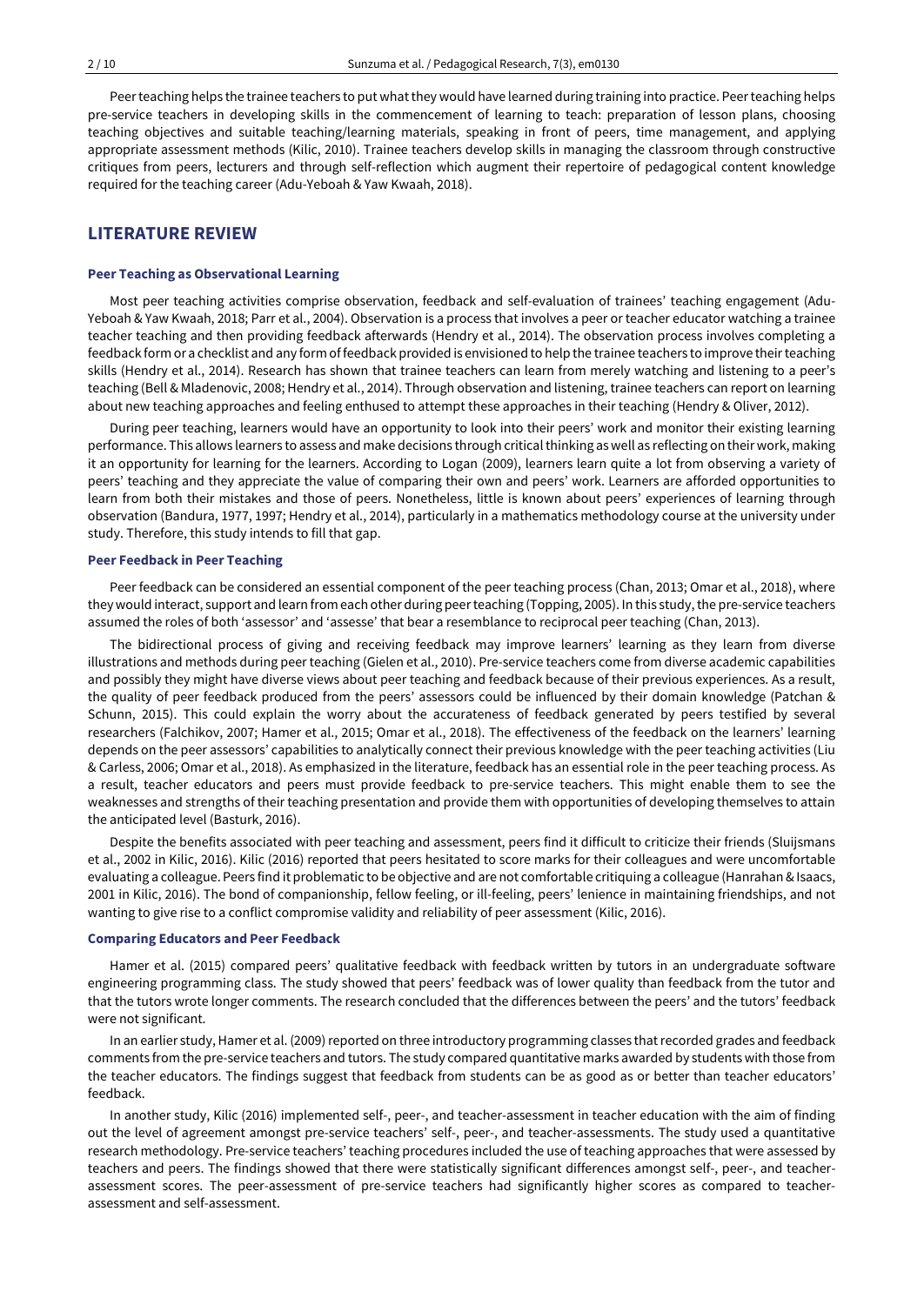Izgar and Akturk (2018) employed a mixed-method approach to investigate the correlation between peer assessment and instructor assessment. The qualitative aspect of the study focuses on the pre-service teachers' positive and negative views about the peer assessment process. The findings showed that there was a positive and significant correlation between instructor assessment and peer assessment. Additionally, pre-service teachers were of the view that peer assessment contributes to learning, improved questioning and critical thinking, and development of fair assessment skills as well as becoming aware of imperfect knowledge. An examination of the pre-service teachers' views regarding assessments by their peers revealed that friendship relations and personal problems resulted in negative comments with peers scoring low marks. The mean peer scores were generally higher than teacher educator mean scores.

A lot has been written on peer and teacher educators' feedback and its impact on the teaching and learning process (Falchikov, 2007; Hamer et al., 2015; Izgar & Akturk, 2018; Kilic, 2016), research on more contextual studies is essential in order to gain an understanding of the comparison on pre-service teachers' and teacher educators' quantitative and qualitative feedback on peer teaching. Although Izgar and Akturk (2018) employed a mixed-method approach, their focus on qualitative was on the positive and negative views about the peer assessment process. The qualitative component of this study focuses on both the comments adjacent to the awarded marks and the reasons for scoring such marks. Therefore, the present study compares pre-service teachers' and teacher educators' quantitative and qualitative feedback on a mathematics methodology course in a university context. Specifically, this study answers the following question:

How do pre-service teachers' scores and comments compare to those of teacher educators?

# **METHODOLOGY**

The study used both qualitative and quantitative methods, therefore, it was grounded on a mixed-method approach. According to Creswell (2015), mixed methods research involves the gathering of both quantitative and qualitative data using multiple data gathering methods in order to provide a complete set of answers to the research questions. With regard to this, the reason for gathering both qualitative and quantitative data in this study was to find out the differences and similarities between pre-service teachers' feedback and the teacher educators' feedback.

#### **Participants**

Convenience sampling used in this study is a method of selecting participants who are readily and easily accessible. The participants volunteered to take part in the study. The convenience sample consisted of seven female second-year diploma in science education pre-service teachers majoring in mathematics at a state university in Zimbabwe. The two mathematics teacher educators who were responsible for the mathematics methodology course also took part in the study.

#### **Research Procedure**

The pre-service teachers were enrolled in a mathematics methodology course that prepares them for practicum. The methodology course runs for 12 weeks covering aspects such as purposes of teaching mathematics, schemes of work and lesson planning, lesson introduction and development, teaching approaches, assessment and evaluation and peer teaching only to mention a few. Peer teaching is usually done during the last three weeks of the course after all the aspects required for teaching would have been covered. During peer teaching, one of the pre-service teachers was teaching, whilst, the other six were the learners, observers and assessors. Pre-service teachers had an opportunity to practice whatthey have learned in the methodology course as well as in content courses during peer teaching.

The objectives ofthe methodology course were clearly outlined to the pre-service teachers during the firstlecture emphasizing that during the last three weeks of the course they will be involved in peer teaching. The pre-service teachers were required to select a concept to teach during that period from topics such as set theory, vectors, matrices, functions and their graphs, and linear programming. The benefits, as well as the disadvantages of peer teaching, were part of the methodology course. In the course, peer teaching benefits and disadvantages were learnt and some were experienced during the actual peer teaching sessions.

During the preparation stage for peer teaching, pre-service teachers were tasked to plan the lesson, write a lesson plan, arrange the teaching materials and then teach the peers. Soon after teaching the other components of the methodology course one pre-service teacher volunteered to start peer teaching on vectors so it became a norm that after each peer teaching lesson, pre-service teachers willingly undertake the following peer teaching session. This study focused on the first peer teaching session on vectors only for one pre-service teacher. Whilst the peer was teaching others, assumed the role of learners and evaluators/assessors during the peer teaching process.

During the actual peer teaching stage, the pre-service teachers were informed about the objectives of peer teaching and that no feedback from the peers would be used as coursework marks for the methodology course to circumvent the effect of friendship relationships. Each pre-service teacher was tasked to teach for 30 minutes. Prior to the actual peer teaching, the pre-service teachers were given a lesson observation and assessment instrument to assess their peers. For anonymity purposes, the preservice teachers were not allowed to write names or identification numbers on the instruments. The pre-service teacher's assessment instruments were coded anonymously as P1, P2, P3, P4, P5, and P6 by the teacher educators named E1 and E2. The pre-service teachers were reminded to give fruitful feedback to avoid destructive comments. The quality of comments from the pre-service teachers was improved through modelling as suggested by Falchikov (2007). Before engaging in peer teaching, the teacher educators demonstrated to the pre-service teachers how to use the observation assessment instrument to improve the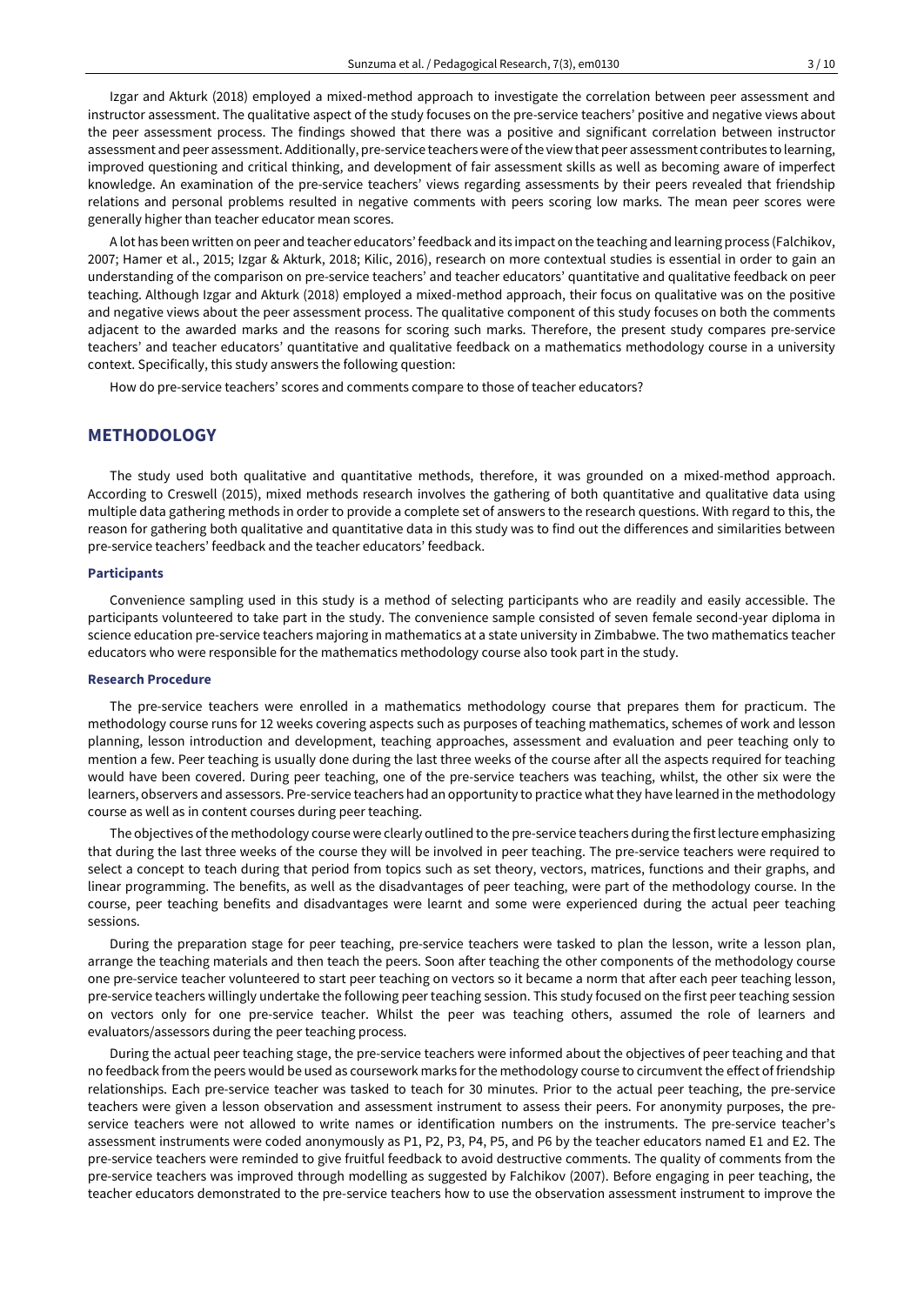reliability and accurateness of feedback and to attain the methodology course objectives. The instruments used were validated by the Zimbabwe Council ofHigher Education (ZIMCHE), a body responsible for validating all programs and instruments developed and used in higher education including teacher training programs. Peer teaching and assessment were conducted in English, which was different from the participants' native language because English is the medium of instruction in Zimbabwe's education system.

### **Data Collection Instruments**

The lesson observation and assessment instruments developed and tested as instruments for assessing trainee teachers on practicum at the university under study were used to evaluate the peer teaching experience of the pre-service teachers. The instruments consist of 25 statements on a 5-point Likert scale (0–no competence at all; 1–poor; 2–average; 3good; 4–excellent) and a section for comments for each statement and another section for the overall comment. This study used 15 statements that focused on lesson introduction (link to learners' knowledge and appropriateness), lesson development (questioning technique, communication, sequencing of content, and mastery of content), student learning (differentiation, level of participation, classroom interaction, and teaching strategies), media (suitability, effectiveness, and learner explorations) and lesson closure (feedback and explorations), as they were deemed essential for this particular peer teaching. The explorations are teacher guided inquiry and investigations through carefully designed questions. The ten statements that were not used in this study focused on schemes of work. The instrument gathered both qualitative and quantitative feedback from the teacher educators and the preservice teachers. The instruments were administered before the beginning of the lesson. Lesson observation was done by the two mathematics educators and six pre-service teachers. Each instrument was coded by the researchers using codes such as P1 to P6 that correspond to each of the pre-service teachers to enable follow-up questions in interviews. Interviews were used as followup questions on the comments and the marks scored by the six pre-service teachers who did the lesson observations. This was done to gather their views on how they arrived at such comments.

#### **Data Analysis**

Data from the Likert scale were analyzed using statistical package for the social sciences (SPSS), investigating mean and standard deviations for each statement. In this study, only one pre-service teacher's presentation was used. Preliminary checks were carried out to make sure that the data met the assumption for the independent samples t-test that the sampling distribution must be normally distributed (Field, 2009). The data were tested for normality using probability-probability (P-P) plots, skewness and kurtosis and the data was normally distributed as the skewness and kurtosis values were less than one as recommended by Orcan (2020). An independent samples t-test was used to examine whether there was a difference between pre-service teachers' feedback and the teacher educators' feedback. The tests were two-tailed with the results considered statistically significant if the p-value was less than .05. The data from the interviews complemented the quantitative data.

# **FINDINGS**

#### **A Comparison of Teacher Educators' and Peers' Feedback**

The study sought to find out how pre-service teachers' scores and comments compare to those of teacher educators who are experts in the mathematics subject and pedagogy. **Table 1** displays the quantitative feedback from the pre-service teachers and the teacher educators.

#### **Lesson Introduction**

An analysis of the results from **Table 1** showed that pre-service teachers' and teacher educators' assessment scores on lesson introduction, questions 1 and 2 there was a significant difference (p=.002<.05 and p=.008<.05, respectively). The mean score for the teacher educators were 1.0 for both items 1 and 2, while the pre-service teachers' mean scores were 2.85714 and 2.42857 for items 1 and 2, respectively, indicating that the pre-service teachers had higher scores than the teacher educators implying that pre-service teachers' scores and the teacher educators' were different.

The teacher educators' qualitative comments showed that the peer teacher failed to introduce the lesson. Teacher educators made the following comments:

The lesson introduction was not appropriate for the introduction of vectors. The introduction did not show how the addition of matrices was linked to the vectors. No definition of a vector was given (E1).

The way the lesson was introduced was not good at all. It was not appropriate for the introduction of vectors (E2).

The teacher educators' comments on lesson introduction were supported by four pre-service teachers' comments who indicated that the introduction was not good at all. Comments such as the following came from the pre-service teachers:

The introduction was poor and was not good at all (P2).

The recap was good for a start, however, there was no link with the topic that she was teaching (P3).

There was no appropriate introduction for the learners. She simply asked questions, but then responded to the questions without even posing for the learners' responses (P5).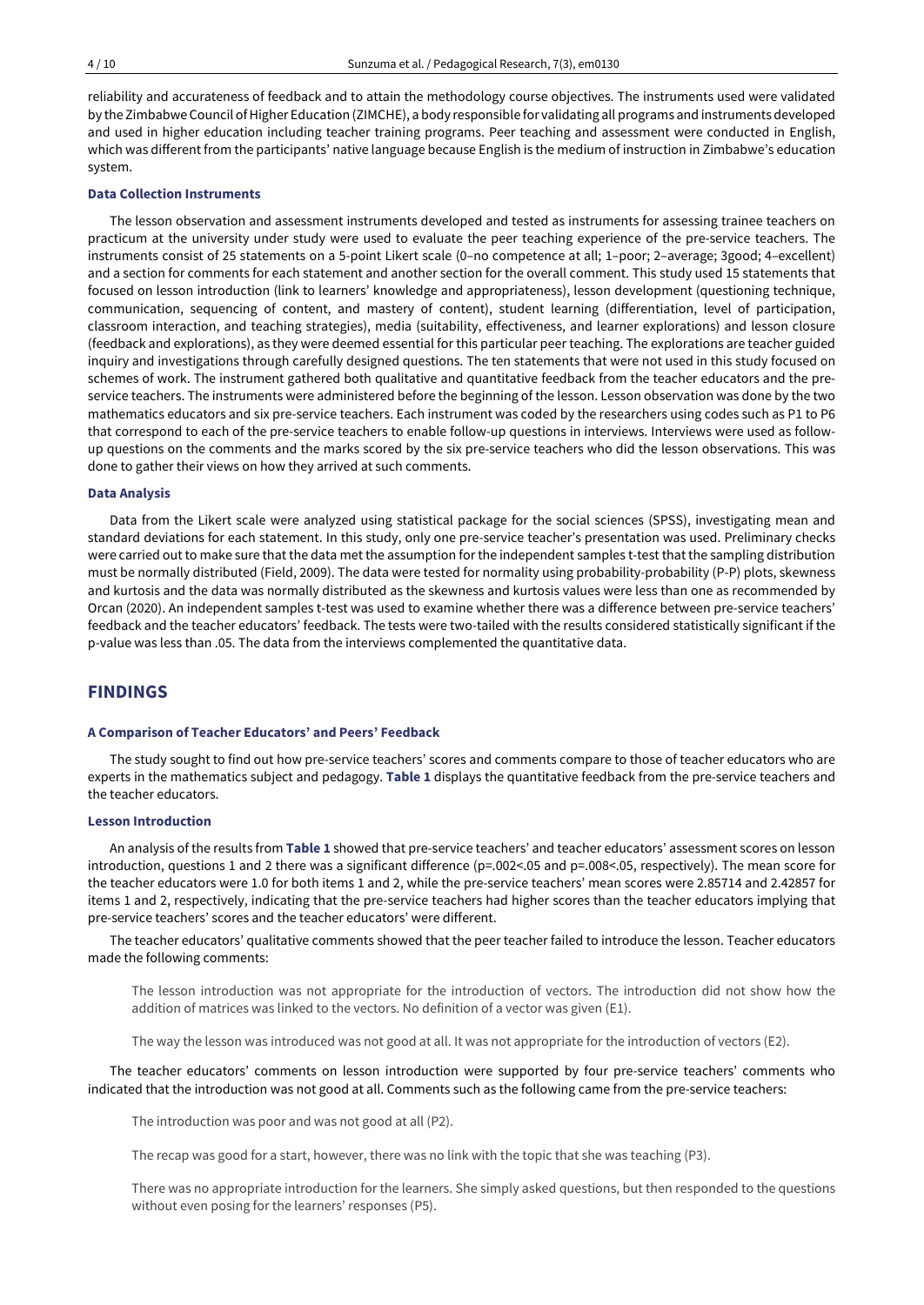| <b>Introduction</b><br>$\overline{7}$<br>2.85714<br>1.85714<br>.002<br>Peer<br>1. Link to learners' knowledge<br>Teacher educators<br>$\overline{2}$<br>1.00000<br>5.461<br>$\overline{7}$<br>2.42857<br>1.42857<br>.008<br>Peer<br>2. Appropriateness<br>Teacher educators<br>$\overline{2}$<br>1.00000<br>3.873<br><b>Lesson development</b><br>$\overline{7}$<br>2.00000<br>0.00000<br>1.000<br>Peer<br>Questioning technique<br>3.<br>Teacher educators<br>$\overline{2}$<br>2.00000<br>$\overline{7}$<br>2.42857<br>0.42857<br>.289<br>Peer<br>Communication<br>4.<br>$\overline{2}$<br>Teacher educators<br>2.00000<br>1.162<br>$\overline{7}$<br>3.00000<br>2.00000<br>.001<br>Peer<br>Sequencing of content<br>5.<br>Teacher educators<br>$\overline{2}$<br>1.00000<br>6.481<br>$\overline{7}$<br>3.00000<br>2.00000<br>.000<br>Peer<br>Mastery of content<br>Teacher educators<br>2<br>1.00000<br>9.165<br><b>Student learning</b><br>$\overline{7}$<br>2.57143<br>2.57143<br>.000<br>Peer<br>Differentiation<br>7.<br>$\overline{2}$<br>Teacher educators<br>0.00000<br>6.971<br>$\overline{7}$<br>2.14290<br>1.14286<br>.030<br>Peer<br>Level of participation<br>8.<br>$\overline{2}$<br>Teacher educators<br>1.00000<br>2.828<br>$\overline{7}$<br>2.85714<br>0.85714<br>.078<br>Peer<br>Classroom interaction<br>9.<br>Teacher educators<br>2<br>2.121<br>2.00000<br>$\overline{7}$<br>2.42857<br>0.42857<br>.356<br>Peer<br>10. Teaching strategies<br>Teacher educators<br>2<br>2.00000<br>1.000<br>Media<br>2.28571<br>7<br>0.28571<br>.457<br>Peer<br>11. Suitability<br>Teacher educators<br>$\overline{2}$<br>2.00000<br>0.795<br>$\overline{7}$<br>2.85714<br>0.85714<br>.017<br>Peer<br>12. Effectiveness<br>Teacher educators<br>$\overline{2}$<br>2.00000<br>3.286<br>$\overline{7}$<br>2.85714<br>1.85714<br>Peer<br>.000<br>13. Learner explorations<br>Teacher educators<br>2<br>1.00000<br>13.000<br><b>Lesson closure</b><br>$\overline{7}$<br>2.42857<br>2.42857<br>Peer<br>.002<br>14. Feedback<br>$\overline{2}$<br>0.00000<br>Teacher educators<br>5.050<br>$\overline{7}$<br>2.71439<br>2.71429<br>.001<br>Peer<br>15. Explorations<br>$\overline{2}$<br>Teacher educators<br>0.00000<br>6.454 | Item |  | N | Mean | Mean difference | T | p-value (2 tailed) |
|----------------------------------------------------------------------------------------------------------------------------------------------------------------------------------------------------------------------------------------------------------------------------------------------------------------------------------------------------------------------------------------------------------------------------------------------------------------------------------------------------------------------------------------------------------------------------------------------------------------------------------------------------------------------------------------------------------------------------------------------------------------------------------------------------------------------------------------------------------------------------------------------------------------------------------------------------------------------------------------------------------------------------------------------------------------------------------------------------------------------------------------------------------------------------------------------------------------------------------------------------------------------------------------------------------------------------------------------------------------------------------------------------------------------------------------------------------------------------------------------------------------------------------------------------------------------------------------------------------------------------------------------------------------------------------------------------------------------------------------------------------------------------------------------------------------------------------------------------------------------------------------------------------------------------------------------------------------------------------------------------------------------------------------------------------------------------------------------------------------------------------------------------------------------------------------------------------------------------------|------|--|---|------|-----------------|---|--------------------|
|                                                                                                                                                                                                                                                                                                                                                                                                                                                                                                                                                                                                                                                                                                                                                                                                                                                                                                                                                                                                                                                                                                                                                                                                                                                                                                                                                                                                                                                                                                                                                                                                                                                                                                                                                                                                                                                                                                                                                                                                                                                                                                                                                                                                                                  |      |  |   |      |                 |   |                    |
|                                                                                                                                                                                                                                                                                                                                                                                                                                                                                                                                                                                                                                                                                                                                                                                                                                                                                                                                                                                                                                                                                                                                                                                                                                                                                                                                                                                                                                                                                                                                                                                                                                                                                                                                                                                                                                                                                                                                                                                                                                                                                                                                                                                                                                  |      |  |   |      |                 |   |                    |
|                                                                                                                                                                                                                                                                                                                                                                                                                                                                                                                                                                                                                                                                                                                                                                                                                                                                                                                                                                                                                                                                                                                                                                                                                                                                                                                                                                                                                                                                                                                                                                                                                                                                                                                                                                                                                                                                                                                                                                                                                                                                                                                                                                                                                                  |      |  |   |      |                 |   |                    |
|                                                                                                                                                                                                                                                                                                                                                                                                                                                                                                                                                                                                                                                                                                                                                                                                                                                                                                                                                                                                                                                                                                                                                                                                                                                                                                                                                                                                                                                                                                                                                                                                                                                                                                                                                                                                                                                                                                                                                                                                                                                                                                                                                                                                                                  |      |  |   |      |                 |   |                    |
|                                                                                                                                                                                                                                                                                                                                                                                                                                                                                                                                                                                                                                                                                                                                                                                                                                                                                                                                                                                                                                                                                                                                                                                                                                                                                                                                                                                                                                                                                                                                                                                                                                                                                                                                                                                                                                                                                                                                                                                                                                                                                                                                                                                                                                  |      |  |   |      |                 |   |                    |
|                                                                                                                                                                                                                                                                                                                                                                                                                                                                                                                                                                                                                                                                                                                                                                                                                                                                                                                                                                                                                                                                                                                                                                                                                                                                                                                                                                                                                                                                                                                                                                                                                                                                                                                                                                                                                                                                                                                                                                                                                                                                                                                                                                                                                                  |      |  |   |      |                 |   |                    |
|                                                                                                                                                                                                                                                                                                                                                                                                                                                                                                                                                                                                                                                                                                                                                                                                                                                                                                                                                                                                                                                                                                                                                                                                                                                                                                                                                                                                                                                                                                                                                                                                                                                                                                                                                                                                                                                                                                                                                                                                                                                                                                                                                                                                                                  |      |  |   |      |                 |   |                    |
|                                                                                                                                                                                                                                                                                                                                                                                                                                                                                                                                                                                                                                                                                                                                                                                                                                                                                                                                                                                                                                                                                                                                                                                                                                                                                                                                                                                                                                                                                                                                                                                                                                                                                                                                                                                                                                                                                                                                                                                                                                                                                                                                                                                                                                  |      |  |   |      |                 |   |                    |
|                                                                                                                                                                                                                                                                                                                                                                                                                                                                                                                                                                                                                                                                                                                                                                                                                                                                                                                                                                                                                                                                                                                                                                                                                                                                                                                                                                                                                                                                                                                                                                                                                                                                                                                                                                                                                                                                                                                                                                                                                                                                                                                                                                                                                                  |      |  |   |      |                 |   |                    |
|                                                                                                                                                                                                                                                                                                                                                                                                                                                                                                                                                                                                                                                                                                                                                                                                                                                                                                                                                                                                                                                                                                                                                                                                                                                                                                                                                                                                                                                                                                                                                                                                                                                                                                                                                                                                                                                                                                                                                                                                                                                                                                                                                                                                                                  |      |  |   |      |                 |   |                    |
|                                                                                                                                                                                                                                                                                                                                                                                                                                                                                                                                                                                                                                                                                                                                                                                                                                                                                                                                                                                                                                                                                                                                                                                                                                                                                                                                                                                                                                                                                                                                                                                                                                                                                                                                                                                                                                                                                                                                                                                                                                                                                                                                                                                                                                  |      |  |   |      |                 |   |                    |
|                                                                                                                                                                                                                                                                                                                                                                                                                                                                                                                                                                                                                                                                                                                                                                                                                                                                                                                                                                                                                                                                                                                                                                                                                                                                                                                                                                                                                                                                                                                                                                                                                                                                                                                                                                                                                                                                                                                                                                                                                                                                                                                                                                                                                                  |      |  |   |      |                 |   |                    |
|                                                                                                                                                                                                                                                                                                                                                                                                                                                                                                                                                                                                                                                                                                                                                                                                                                                                                                                                                                                                                                                                                                                                                                                                                                                                                                                                                                                                                                                                                                                                                                                                                                                                                                                                                                                                                                                                                                                                                                                                                                                                                                                                                                                                                                  | 6.   |  |   |      |                 |   |                    |
|                                                                                                                                                                                                                                                                                                                                                                                                                                                                                                                                                                                                                                                                                                                                                                                                                                                                                                                                                                                                                                                                                                                                                                                                                                                                                                                                                                                                                                                                                                                                                                                                                                                                                                                                                                                                                                                                                                                                                                                                                                                                                                                                                                                                                                  |      |  |   |      |                 |   |                    |
|                                                                                                                                                                                                                                                                                                                                                                                                                                                                                                                                                                                                                                                                                                                                                                                                                                                                                                                                                                                                                                                                                                                                                                                                                                                                                                                                                                                                                                                                                                                                                                                                                                                                                                                                                                                                                                                                                                                                                                                                                                                                                                                                                                                                                                  |      |  |   |      |                 |   |                    |
|                                                                                                                                                                                                                                                                                                                                                                                                                                                                                                                                                                                                                                                                                                                                                                                                                                                                                                                                                                                                                                                                                                                                                                                                                                                                                                                                                                                                                                                                                                                                                                                                                                                                                                                                                                                                                                                                                                                                                                                                                                                                                                                                                                                                                                  |      |  |   |      |                 |   |                    |
|                                                                                                                                                                                                                                                                                                                                                                                                                                                                                                                                                                                                                                                                                                                                                                                                                                                                                                                                                                                                                                                                                                                                                                                                                                                                                                                                                                                                                                                                                                                                                                                                                                                                                                                                                                                                                                                                                                                                                                                                                                                                                                                                                                                                                                  |      |  |   |      |                 |   |                    |
|                                                                                                                                                                                                                                                                                                                                                                                                                                                                                                                                                                                                                                                                                                                                                                                                                                                                                                                                                                                                                                                                                                                                                                                                                                                                                                                                                                                                                                                                                                                                                                                                                                                                                                                                                                                                                                                                                                                                                                                                                                                                                                                                                                                                                                  |      |  |   |      |                 |   |                    |
|                                                                                                                                                                                                                                                                                                                                                                                                                                                                                                                                                                                                                                                                                                                                                                                                                                                                                                                                                                                                                                                                                                                                                                                                                                                                                                                                                                                                                                                                                                                                                                                                                                                                                                                                                                                                                                                                                                                                                                                                                                                                                                                                                                                                                                  |      |  |   |      |                 |   |                    |
|                                                                                                                                                                                                                                                                                                                                                                                                                                                                                                                                                                                                                                                                                                                                                                                                                                                                                                                                                                                                                                                                                                                                                                                                                                                                                                                                                                                                                                                                                                                                                                                                                                                                                                                                                                                                                                                                                                                                                                                                                                                                                                                                                                                                                                  |      |  |   |      |                 |   |                    |
|                                                                                                                                                                                                                                                                                                                                                                                                                                                                                                                                                                                                                                                                                                                                                                                                                                                                                                                                                                                                                                                                                                                                                                                                                                                                                                                                                                                                                                                                                                                                                                                                                                                                                                                                                                                                                                                                                                                                                                                                                                                                                                                                                                                                                                  |      |  |   |      |                 |   |                    |
|                                                                                                                                                                                                                                                                                                                                                                                                                                                                                                                                                                                                                                                                                                                                                                                                                                                                                                                                                                                                                                                                                                                                                                                                                                                                                                                                                                                                                                                                                                                                                                                                                                                                                                                                                                                                                                                                                                                                                                                                                                                                                                                                                                                                                                  |      |  |   |      |                 |   |                    |
|                                                                                                                                                                                                                                                                                                                                                                                                                                                                                                                                                                                                                                                                                                                                                                                                                                                                                                                                                                                                                                                                                                                                                                                                                                                                                                                                                                                                                                                                                                                                                                                                                                                                                                                                                                                                                                                                                                                                                                                                                                                                                                                                                                                                                                  |      |  |   |      |                 |   |                    |
|                                                                                                                                                                                                                                                                                                                                                                                                                                                                                                                                                                                                                                                                                                                                                                                                                                                                                                                                                                                                                                                                                                                                                                                                                                                                                                                                                                                                                                                                                                                                                                                                                                                                                                                                                                                                                                                                                                                                                                                                                                                                                                                                                                                                                                  |      |  |   |      |                 |   |                    |
|                                                                                                                                                                                                                                                                                                                                                                                                                                                                                                                                                                                                                                                                                                                                                                                                                                                                                                                                                                                                                                                                                                                                                                                                                                                                                                                                                                                                                                                                                                                                                                                                                                                                                                                                                                                                                                                                                                                                                                                                                                                                                                                                                                                                                                  |      |  |   |      |                 |   |                    |
|                                                                                                                                                                                                                                                                                                                                                                                                                                                                                                                                                                                                                                                                                                                                                                                                                                                                                                                                                                                                                                                                                                                                                                                                                                                                                                                                                                                                                                                                                                                                                                                                                                                                                                                                                                                                                                                                                                                                                                                                                                                                                                                                                                                                                                  |      |  |   |      |                 |   |                    |
|                                                                                                                                                                                                                                                                                                                                                                                                                                                                                                                                                                                                                                                                                                                                                                                                                                                                                                                                                                                                                                                                                                                                                                                                                                                                                                                                                                                                                                                                                                                                                                                                                                                                                                                                                                                                                                                                                                                                                                                                                                                                                                                                                                                                                                  |      |  |   |      |                 |   |                    |
|                                                                                                                                                                                                                                                                                                                                                                                                                                                                                                                                                                                                                                                                                                                                                                                                                                                                                                                                                                                                                                                                                                                                                                                                                                                                                                                                                                                                                                                                                                                                                                                                                                                                                                                                                                                                                                                                                                                                                                                                                                                                                                                                                                                                                                  |      |  |   |      |                 |   |                    |
|                                                                                                                                                                                                                                                                                                                                                                                                                                                                                                                                                                                                                                                                                                                                                                                                                                                                                                                                                                                                                                                                                                                                                                                                                                                                                                                                                                                                                                                                                                                                                                                                                                                                                                                                                                                                                                                                                                                                                                                                                                                                                                                                                                                                                                  |      |  |   |      |                 |   |                    |
|                                                                                                                                                                                                                                                                                                                                                                                                                                                                                                                                                                                                                                                                                                                                                                                                                                                                                                                                                                                                                                                                                                                                                                                                                                                                                                                                                                                                                                                                                                                                                                                                                                                                                                                                                                                                                                                                                                                                                                                                                                                                                                                                                                                                                                  |      |  |   |      |                 |   |                    |
|                                                                                                                                                                                                                                                                                                                                                                                                                                                                                                                                                                                                                                                                                                                                                                                                                                                                                                                                                                                                                                                                                                                                                                                                                                                                                                                                                                                                                                                                                                                                                                                                                                                                                                                                                                                                                                                                                                                                                                                                                                                                                                                                                                                                                                  |      |  |   |      |                 |   |                    |
|                                                                                                                                                                                                                                                                                                                                                                                                                                                                                                                                                                                                                                                                                                                                                                                                                                                                                                                                                                                                                                                                                                                                                                                                                                                                                                                                                                                                                                                                                                                                                                                                                                                                                                                                                                                                                                                                                                                                                                                                                                                                                                                                                                                                                                  |      |  |   |      |                 |   |                    |
|                                                                                                                                                                                                                                                                                                                                                                                                                                                                                                                                                                                                                                                                                                                                                                                                                                                                                                                                                                                                                                                                                                                                                                                                                                                                                                                                                                                                                                                                                                                                                                                                                                                                                                                                                                                                                                                                                                                                                                                                                                                                                                                                                                                                                                  |      |  |   |      |                 |   |                    |
|                                                                                                                                                                                                                                                                                                                                                                                                                                                                                                                                                                                                                                                                                                                                                                                                                                                                                                                                                                                                                                                                                                                                                                                                                                                                                                                                                                                                                                                                                                                                                                                                                                                                                                                                                                                                                                                                                                                                                                                                                                                                                                                                                                                                                                  |      |  |   |      |                 |   |                    |
|                                                                                                                                                                                                                                                                                                                                                                                                                                                                                                                                                                                                                                                                                                                                                                                                                                                                                                                                                                                                                                                                                                                                                                                                                                                                                                                                                                                                                                                                                                                                                                                                                                                                                                                                                                                                                                                                                                                                                                                                                                                                                                                                                                                                                                  |      |  |   |      |                 |   |                    |

#### **Table 1.** Peers' and teacher educators' feedback

Her introduction as well, although it was not well linked to vectors (P6).

However, two pre-service teachers' comments on the lesson introduction showed that the introduction was good, which was contradicting the four pre-service teachers' and the educators' comments. Comments such as the following came from the preservice teachers:

She has been able to link with what learners know from the previous lesson. A good introduction (P1).

The recap of the previous lesson started with the addition of matrices was good (P4).

### **Lesson Development**

An examination of the findings in **Table 1** shows that the results of the t-test, applied to compare the pre-service teachers' scores and the teacher educators' scores on items 3 and 4 did not show any statistical difference (p=1.000>.05 and p=.289>.05, respectively). The mean scores of the pre-service teachers were 2 and 2.42857 for items 3 and 4, while the teacher educators' mean scores were 2.000 for both items. However, pre-service teachers' scores and teacher educators' scores on items 5 and 6 were statistically different (p=.001<.05 and p=.000<.05, respectively). The mean scores of the pre-service teachers were 3.000 for both items 5 and 6, while the teacher educators' mean scores were 1.000 for both items.

The qualitative comments from the teacher educators showed that the peer teacher failed to explain what a vector is using a diagram that she had drawn on the chalkboard. The teacher educators' comments were as follows:

Although the peer teachers' sequencing of the vector concepts was good, her mastery of the content was not good at all as she failed to subtract vectors and was not very sure of what she was supposed to do (E1).

Even though the peer teacher asked some questions during teaching, she never posed to get her colleagues' responses. Her communication was not all that good as she spent most of the time focusing on the chalkboard (E2).

Three pre-service teachers' comments on lesson development were positive on the sequencing of content and one had a positive comment on mastery of content. The following were their comments: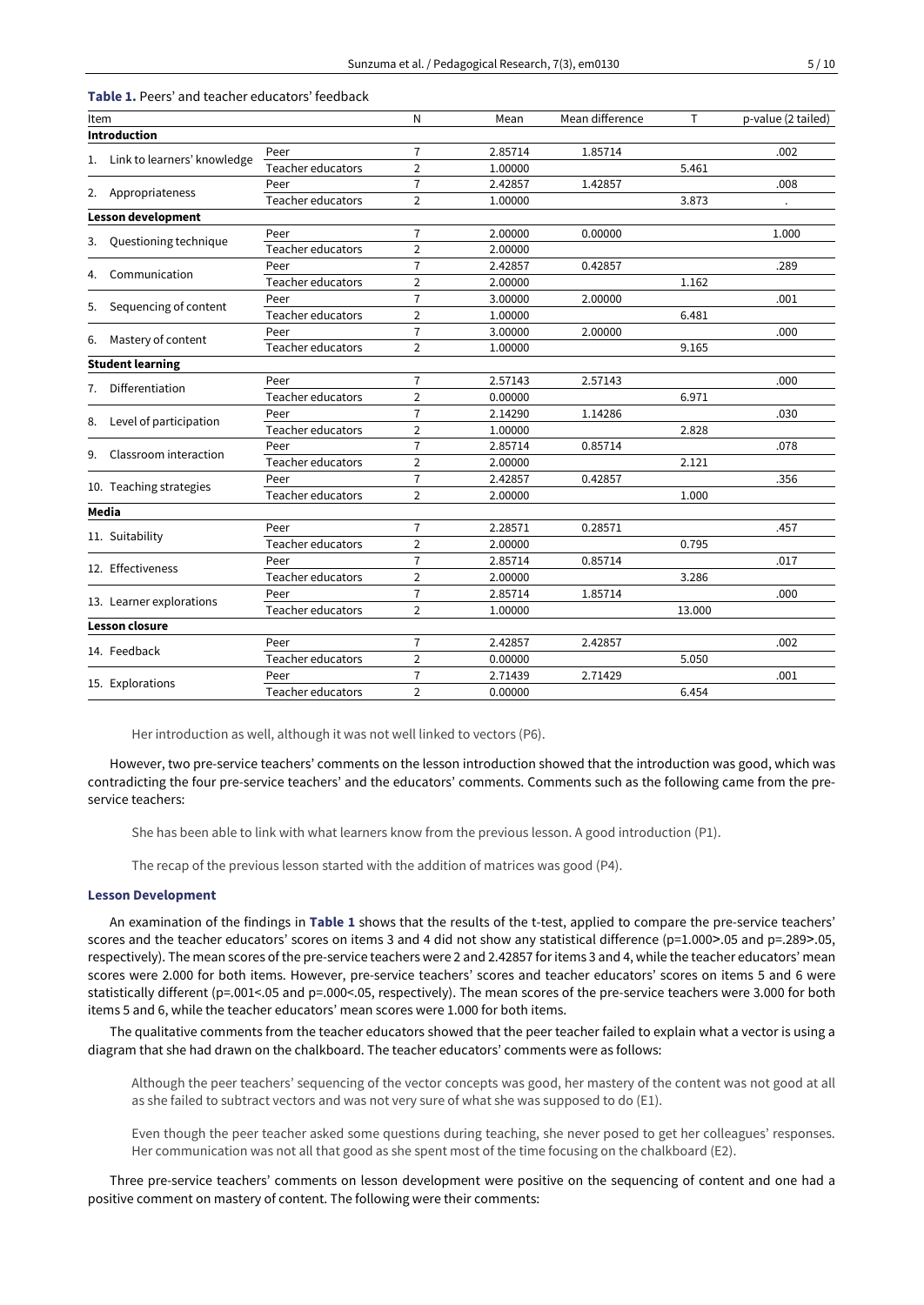Good sequencing of content (P1).

The sequencing of content was good according to the given examples (P4).

Content sequencing was good, but she should have started by introducing the properties of vectors such as direction, size and point of origin (P6).

Content mastery was good (P5).

Two pre-service teachers' comments on lesson development were negative on questioning techniques and communication. The following were their comments:

She has to improve on speaking with the learners and avoid concentrating on the chalkboard. P4 She asked some questions, but she was not able to communicate with the learners (P3).

She could not explain herself such that learners themselves were not able to learn as expected. She should explain very clearly not talking to herself. As a learner, l could not understand what she was trying to teach (P2).

### **Student Learning**

An analysis of the findings in **Table 1** reveals that the results of the t-test, applied to compare the pre-service teachers' scores and the teacher educators' scores on items 7 and 8 showed a statistical difference (p=.000<.05 and p=.030<.05, respectively). The mean scores of the pre-service teachers were 2.57143 and 2.1429, while the teacher educators' scores were 0.000 and 1.000 for items 7 and 8, respectively. However, on items 9 and 10, the pre-service teachers' and teacher educators' scores did not show any statistical difference (p=.078>.05 and p=.356>.05, respectively). The mean scores of the pre-service teachers were 2.85714 and 2.42857 for items 7 and 8 respectively, while the teacher educators' scores were 2.000 for both items.

The qualitative comments from the teacher educators showed that there was no form of learner differentiation, no participation, and the level of interaction was almost zero. The following are the teacher educators' comments:

The peer teacher did not involve the peers during teaching, she was talking to the board without paying attention to the learners. No activities were given to the peers. Although she made use of the lecture method, this was not effective as she spent most of her time facing the chalkboard (E1).

She needs to improve on interaction with the learners. Her teaching was purely teacher-centered without any learner involvement. When teaching she should ask questions to check whether learners' have grasped the concepts so that she continue or reteach the concepts that the learners would have not understood (E2).

In contradiction to the teacher educators' comments on peer interaction, three pre-service teachers' comments indicated that they were participating during the lesson. Comments such as the following came from the pre-service teachers:

The peers were participating and there was classroom interaction between the peer teacher and the peers (P5).

Peers were participating (P6).

Good interaction with peers (P1).

### On the other hand, four pre-service teachers were not satisfied with the teaching strategies that the peer teacher employed during the lesson. These were their comments:

The peer teacher used a teacher-centered approach only. Learner-centered approaches could have been used to improve learners' understanding (P1).

She should use different methods of teaching when delivering the lesson (P2).

She used teacher-centered strategies only she did not ask any questions to the learners (P3).

Teaching strategies were not varied, a teacher-centered approach was used (P5).

#### **Media**

An examination of the findings in **Table 1** reveals that the results of the t-test, applied to compare the pre-service teachers' scores and the teacher educators' scores on items 12 and 13 showed a statistical difference (p=.017<.05 and p=.000<.05, respectively). The mean scores of the pre-service teachers were 2.85714 for both items 12 and 13 while the teacher educators' scoreswere 2.000 and 1.000 foritems 12 and 13,respectively.However, on item 11 the pre-service teachers' and teacher educators' scores did not show any statistical difference (p=.457>.05). The mean scores of the pre-service teachers were 2.28571 for item 11, while the teacher educators' scores were 2.000 or the same item.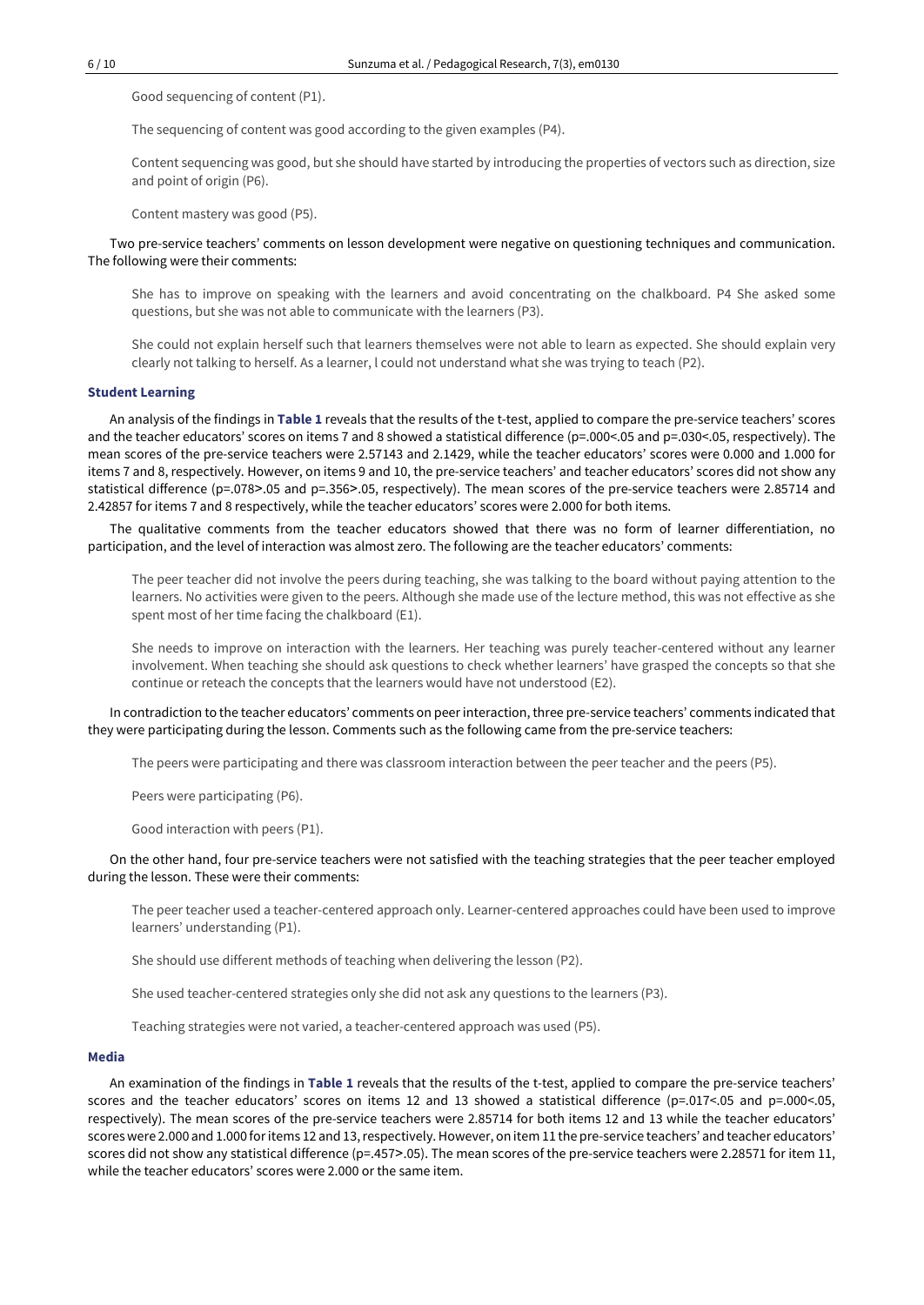The teacher educators' qualitative comments showed that the peer teacher made use of the chalkboard to illustrate concepts on vectors, although it was not used properly. These were their comments:

The peer used the chalkboard as media, however, she kept focused on the chalkboard, making it difficult to interact with her peers (E1).

Although the chalkboard was used as media, it was not used properly it failed to serve the purpose of media (E2).

The teacher educators' comments were supported by four pre-service teachers who felt that the peer teacher did not use the chalkboard effectively and should have considered other forms of media to enhance learning. Comments such as the following came from the pre-service teachers:

Learners could not follow, she was talking to the chalkboard and not to her peers (P1).

I could not see clearly what she wrote on the chalkboard, she should write clearly on the chalkboard (P2).

She was explaining to herself, not asking questions and busy writing on the chalkboard (P3).

The chalkboard was not used effectively and could have used other forms of media (P6).

On the other hand, two pre-service teachers made positive comments on how the media was used during the lesson. These were their comments:

Good, clear demonstration on the chalkboard, learner explorations were good (P4).

She managed to make use of the chalkboard whilst making illustrations on vectors for learners to understand (P5).

#### **Lesson Closure**

An analysis ofthe results from **Table 1** showed that pre-service teachers and teacher educators' scores on lesson closure, items 14 and 15 there was a significant difference (p=.002<.05 and p=.001<.05, respectively). The mean score for the teacher educators was 0.000 for both items 14 and 15, while the pre-service teachers' mean scores were 2.42857and 2.71439 for items 14 and 15, respectively, indicating that the pre-service had higher mean scores than the teacher educators implying that pre-service teachers' scores and the teacher educators' were different.

The teacher educators' qualitative comments showed that the peer teacher was not able to conclude the lesson. The following were their comments:

The peer teacher failed to conclude the lesson (E1).

The lesson was not concluded, in fact, there was no lesson closure (E2).

Four pre-service teachers indicated that the peer teacher failed to conclude the lesson. Comments such as the following came from the pre-service teachers:

The peer teacher did not conclude the lesson (P1).

There was no lesson conclusion. She must improve on that in order to develop learners' understanding (P3).

Should improve on lesson closure. She should have asked questions about the lesson taught (P6).

She was not able to conclude the lesson (P5).

Although there was evidence that the peer teacher failed to conclude the lesson, two pre-service teachers reported that the lesson closure was good. The following were their comments:

It was good (P2).

A good lesson conclusion (P4).

### **Pre-Service Teachers' Reasons for Scoring High Marks**

It was worth to make a follow-up through interviews with the participants to find out the possible sources of these differences. The pre-service teachers' reasons for scoring high marks were considered under two themes.

#### *Scoring high marks to maintain relationships*

One of the reasons for scoring high marks by peers was to maintain their relationships as they did not want to end up breaking their relationships. Relationships were built on economic, social and academic backgrounds since they were enrolled at the university. Pre-service teachers felt that it was difficult to assess their colleagues. Pre-service teachers made the following remarks: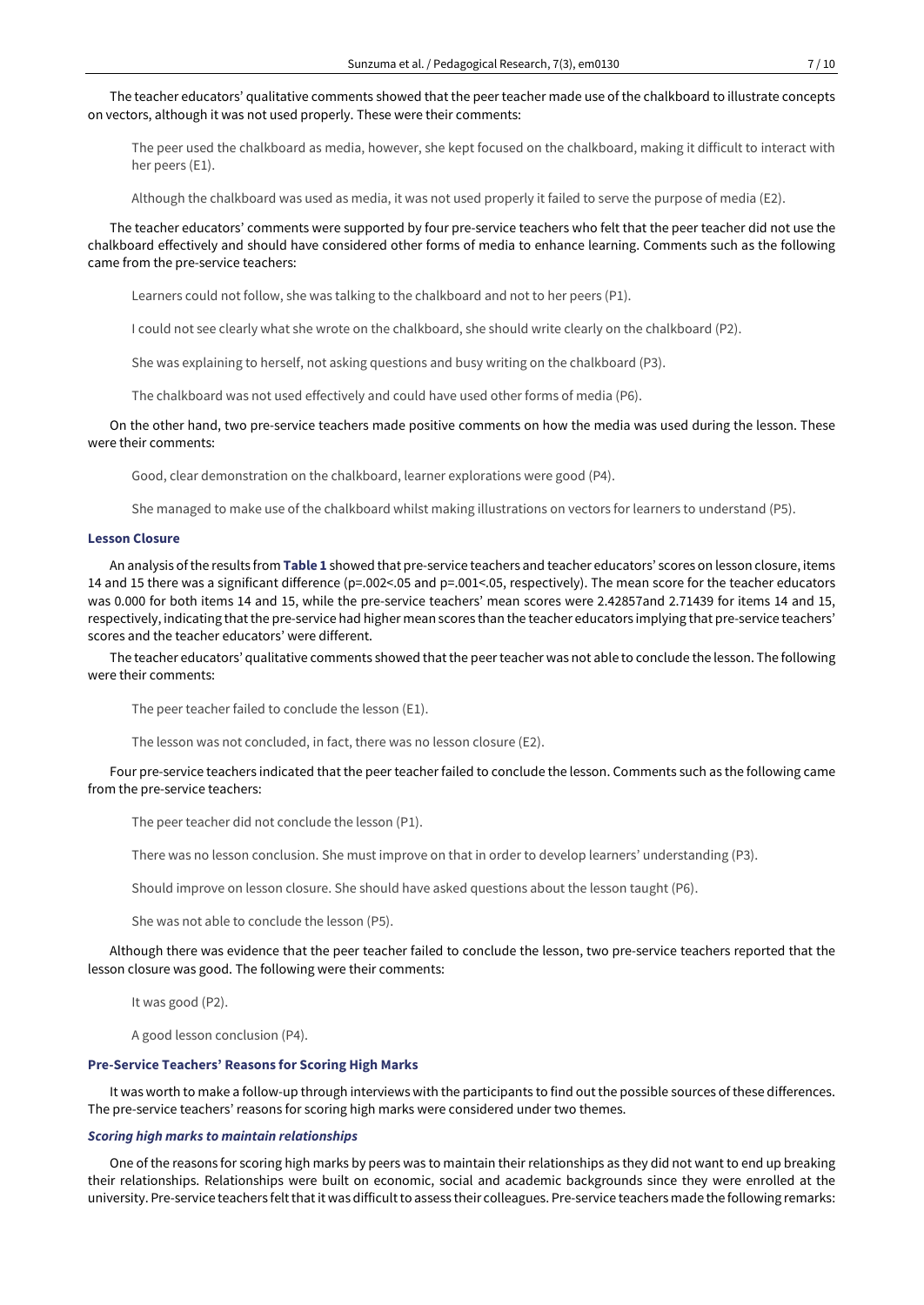Evaluating a colleague is difficulty to the extent that you end up awarding marks that she did not deserve (P5).

I simply made good comments for fear of victimization, to avoid conflicts and make my colleague happy. Sometimes our relationships are important since we are a small group and we tend to share almost everything, socially, economically and academically, l don't want to affect our relationships negatively (P4).

If a colleague finds out that you scored a lower mark, this will negatively affect our relationship. So it is better to score a high mark, then comment correctly that is negative (P1).

# *Scoring high marks due to lack of knowledge*

Some of the pre-service teachers indicated that they scored high marks because they lacked knowledge of vectors and pedagogical skills. This is what they said:

I awarded such marks because of lack of knowledge on vectors, l did not know whether what she was doing was correct or not (P6).

Sometimes we do not know what is correct. She was also learning how to teach and we were also learning how to assess a colleague, so l just awarded marks (P3).

It was about not knowing what an introduction was supposed to be, so I was just awarding marks. I thought if anything is said at the start of a lesson then it is a way of introducing the lesson without considering whether it's relevant to what is being taught or not (P4).

## **DISCUSSION**

The quantitative findings showed that ten of the items from the instrument showed a statistically significant difference between teacher educators' scores and the pre-service teachers' scores. The findings are in line with Izgar and Akturk (2018), whose study showed a statistically significant difference in favour of peers amongst the instructors' scores and peers' scores. On the other hand, the quantitative data showed that there was no statistical difference between the teacher educators' scores and the pre-service teachers' scores on five items. The level of agreement from the quantitative data between teacher educators' scores and pre-service teachers' scores was 33.3% from the five items, whilst they disagreed on 62.7% from the 10 items. The implication is that 62.7% of the pre-service teachers scored higher marks than those scored by the teacher educators. In a study conducted by Izgar and Akturk (2018), which supports the findings of this study, it was noted that the level of agreement between instructors and peers was 31% and the authors concluded that 62% of the peers scored high marks. The finding that the preservice teachers' scores were, generally, higher than the teacher educators' marks is consistent with the findings described in the literature (Izgar & Akturk, 2018; Kilic, 2016). The qualitative comments from the pre-service teachers showed some contradiction in the quantitative high marks. In most cases, for example, in the introduction section, the comments were negative, but the marks awarded were very high. The implication is thatthe pre-service teachers were able to make a distinction between good works from insufficient ones, despite awarding very high marks. The finding is in line with Izgar and Akturk (2018), who reported that the preservice teachers had the ability to differentiate work that was good from that which was not.

One of the reasons for high scores by pre-service was mainly to maintain relationships. Peers did not wantto end up in conflict because they would have scored low marks. In a study conducted by Kilic (2016) that supports the findings of this study, peers score high marks in order to maintain friendships and avoid conflicts, hence, they end up compromising the validity and reliability of peer assessment. In addition, peers believe that peer assessment procedures are socially inconvenient (Kilic, 2016). Another reason for scoring high marks by pre-service teachers was a lack of knowledge of both the content and lesson delivery. Although the pre-service teachers were familiar with the assessment instruments that they were using, they indicated a lack of knowledge of content and lesson delivery. The peers' lack of content knowledge on vectors made them score high marks even though the peer teacher failed to deliver the content correctly. The study revealed that the pre-service teachers showed some gaps in their vector content knowledge. In order for pre-service teachers to be able to assess their colleagues, they need to be knowledgeable about content knowledge and pedagogical knowledge.

The use of an instrument that gathered both qualitative and quantitative feedback in this study had the advantage of revealing that some pre-service teachers did not make fair assessments as they prioritized relationships and friendships and they tolerated one another, therefore such assessments did not contribute meaningfully to learning. The finding concurs with Izgar and Akturk (2018). Such a scenario might imply that the pre-service teachers concentrated on the grades given instead of learning in the assessment-based teaching. In addition, peers are more accountable for their learning and performance if they are given quantitative scores supported by the qualitative comments. With regard to the methodology, the findings from the qualitative comments were very valuable for authenticating the quantitative scores of the instrument as well as identifying possible areas to improve, unlike when qualitative or quantitative was used alone. The use of qualitative feedback is affected by the peers' proficiency in the English language, which limits their ability to express their judgments qualitatively (Omar et al., 2018). In mathematics courses writing is regarded as a demanding task in the facets of language skills as well as mathematical knowledge that might result in some peers scoring marks without commenting (Omar et al., 2018). In this study, the pre-service teachers made some positive qualitative comments which disagree with the finding by Omar et al. (2018).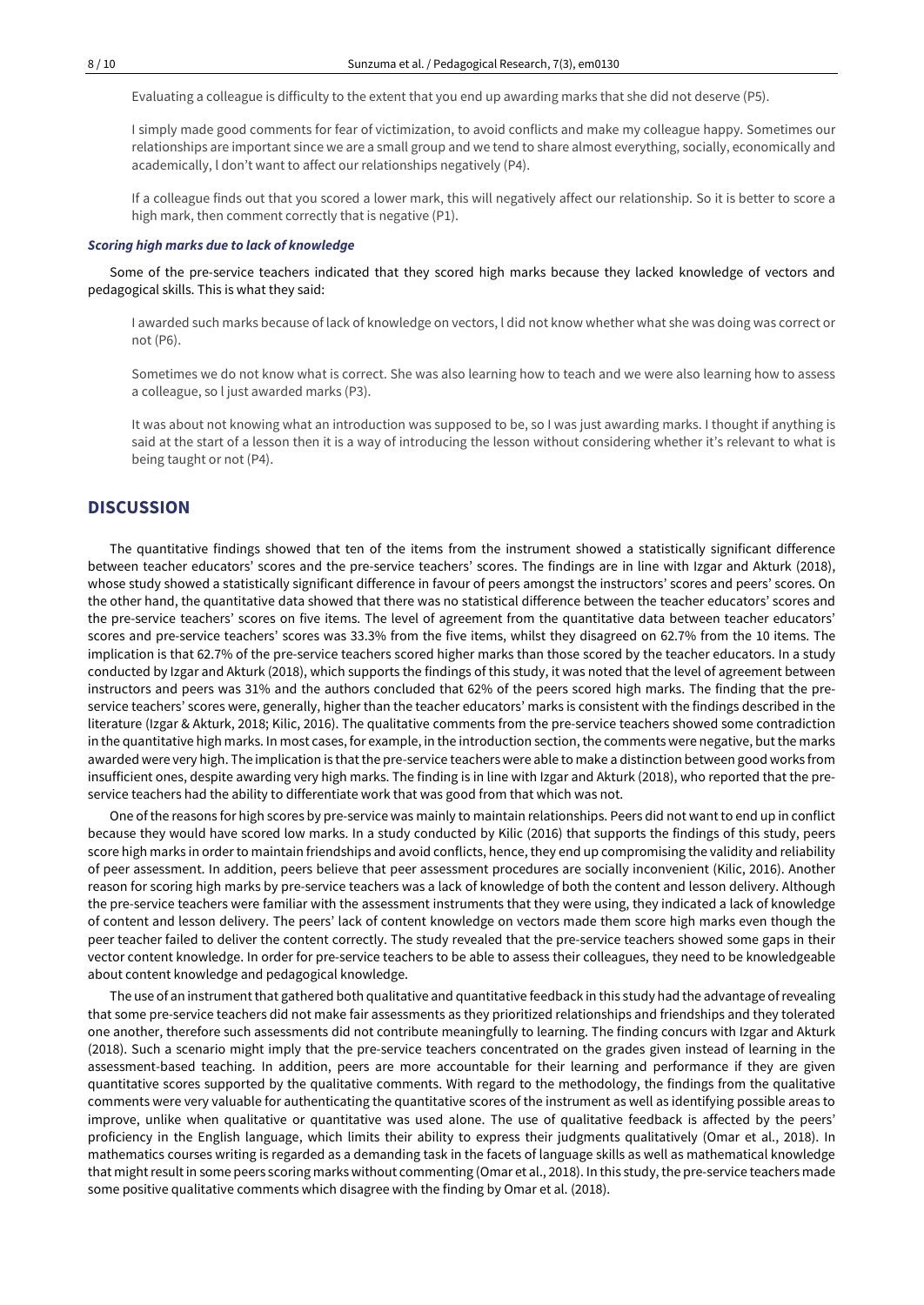# **CONCLUSION**

Peer teaching and assessment are of great importance for pre-service teachers because this might result in developing the skills of critical thinking, problem-solving and self-regulating (Kilic, 2016). The practical involvement of pre-service teachers in assessing peers' performances is important, particularly in teacher development (Kilic, 2016). In this study pre-service teachers' and teacher educators' assessments agreed only on 33.3% of the five items, whilst they disagreed on 62.7% of the items. The preservice teachers' marks on 62.7% of the items were generally high. It is worth mentioning that some pre-service teachers scored high marks to maintain relationships. The researchers suggested that peers need to be educated on the fact that peer teaching and assessment are implemented to take care of long-lasting learning instead of just awarding marks. The researchers recommended that studies be carried out that aim at reducing the challenges experienced during the implementation of peer teaching and assessment. This study involved a small sample size with data gathered from pre-service teachers at one university in Zimbabwe. As a result, the findings of the study cannot be generalized to other situations.

**Author contributions:** All authors have sufficiently contributed to the study, and agreed with the results and conclusions.

**Funding:** No funding source is reported for this study.

**Declaration of interest:** No conflict of interest is declared by authors.

# **REFERENCES**

- Addler, J. (2004). Research and maths teacher education in ten years of SAARMSTE: Trends. In A. Buffler, & R. C. Laugksch (Eds.), *Ten years of SAARMSTE: Trends and challenges* (pp. 6-15). SAARMSTE.
- Adu-Yeboah, C., & Yaw Kwaah, C. (2018). Preparing teacher trainees for field experience: Lessons from the on-campus practical experience in colleges of education in Ghana. *SAGE Open*, 1-19. <https://doi.org/10.1177/2158244018807619>
- Akyeampong, A. K., & Stephens, D. (2002). Exploring the backgrounds and shaping of beginning studentteachers in Ghana: Toward greater contextualization of teacher education. *International Journal of Educational Development, 22*, 261-274. [https://doi.org/10.1016/S0738-0593\(01\)00064-5](https://doi.org/10.1016/S0738-0593(01)00064-5)
- Bandura, A. (1977). *Social learning theory.* Prentice-Hall.
- Bandura, A. (1997). *Self-efficacy: The exercise of control.* Freeman.
- Basturk, S. (2016). Investigating the effectiveness of microteaching in mathematics of primary pre-service teachers. *Journal of Education and Training Studies, 4*(5), 239-250. <https://doi.org/10.11114/jets.v4i5.1509>
- Bell, A., & Mladenovic, R. (2008). The benefits of peer observation of teaching for tutor development. *Higher Education,* 55, 735- 752. <https://doi.org/10.1007/s10734-007-9093-1>
- Chan, K. M. (2013). Peer assessment in mathematics lessons: An action research in an eighth grade class in Macau [Masters thesis, University of Hong Kong].
- Darling-Hammond, L., & Stykes, G. (2003). Wanted: A national teacher supply policy for education: The right way to meetthe highly qualified teacher challenge. *Educational Policy Analysis Archives*, *11*(33), 1-57. <https://doi.org/10.14507/epaa.v11n33.2003>
- Falchikov, N. (2007). The place of peers in learning and assessment. In D. Boud, & N. Falchikov (Eds.), *Rethinking assessment in higher education: Learning for the longer term* (pp. 128-143). Routledge.
- Field, A. P. (2009). *Discovering statistics using SPSS: And sex and drugs and rock 'n' roll*. SAGE.
- Gielen, S., Peeters, E., Dochy, F., Onghena, P., & Struyyen, K. (2010). Improving the effectiveness of peer feedback for learning. *Learning and Instruction*, *20*, 304-315. <https://doi.org/10.1016/j.learninstruc.2009.08.007>
- Hamer, J., Purchase, H. C., Denny, P., & Luxton-Reilly, A. (2009). Quality of peer assessment in CS1. In *Proceedings of the 5 th International Workshop on Computing Education Research* (pp.27-36). <https://doi.org/10.1145/1584322.1584327>
- Hamer, J., Purchase, H., Luxton-Reilly, A., & Denny, P. (2015). A comparison of peer and tutor feedback. *Assessment & Evaluation in Higher Education, 40*(1), 151-164. <https://doi.org/10.1080/02602938.2014.893418>
- Hendry, G. D., & Oliver, G. R. (2012). Seeing is believing: The benefits of peer observation. *Journal of University Teaching & Learning Practice, 9*(1), 1-9. <https://doi.org/10.53761/1.9.1.7>
- Hendry, G. D., Bell, A., & Thomson, K. (2014). Learning by observing a peer's teaching situation. *International Journal for Academic Development*, *19*(4), 318-329. <https://doi.org/10.1080/1360144X.2013.848806>
- Izgar, G., & Akturk, A. O. (2018). A mixed-method research on peer assessment. *International Journal of Evaluation and Research in Education*, *7*(2) 118-126. <https://doi.org/10.11591/ijere.v7i2.12770>
- Kilic, A. (2010). Learner-centred micro-teaching in teacher education. *International Journal of Instruction, 3*, 77-100.
- Kilic, D. (2016). An examination of using self-, peer-, and teacher-assessment in higher education: A case study in teacher education. *Higher Education Studies*, *6*(1), 136-144. <https://doi.org/10.5539/hes.v6n1p136>
- Liu, N. F., & Carless, D. (2006). Peer feedback: The learning element of peer assessment. *Teaching in Higher Education*, *11,* 279-290. <https://doi.org/10.1080/13562510600680582>